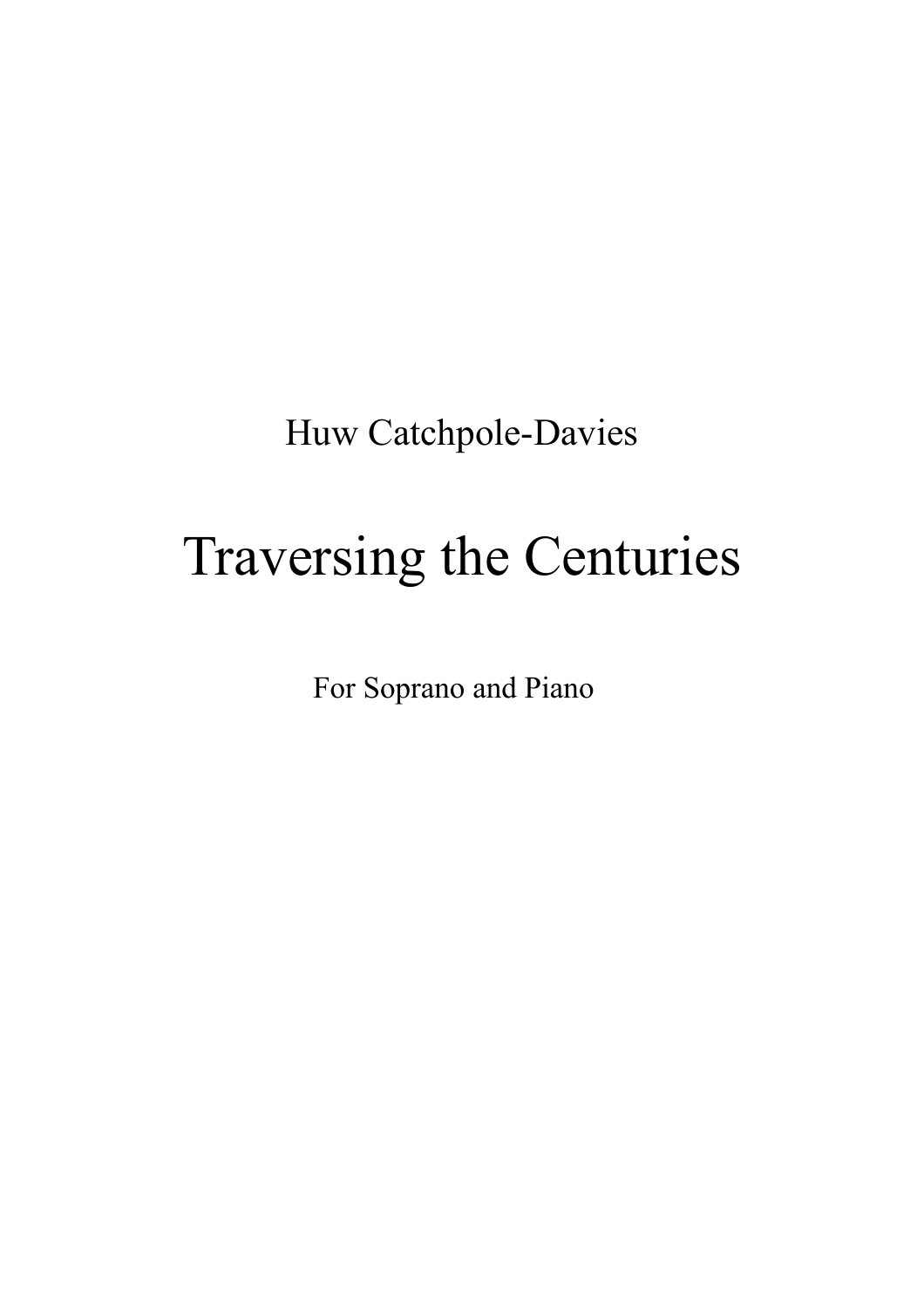## **Traversing the Centuries Preface**

A recent excavation of Sumerian clay tablets inspired the text for this work. Anthony Goldhawk's understanding is that the Sumerians were some of the first people to write hymns to music some 5000 years ago. Anthony has intentionally incorporated two themes in the text exploring his thoughts about these discoveries and what they might suggest about humanity. The first theme questions whether, over time, we forget the very people that created today's world. The second incorporates the geological processes of weathering or the human processes of excavation, revealing what lies beneath the surface. Anthony describes both natural and human corrosive powers are capable of extremes of beauty and destruction. The text ends on a hopeful note, that even if we forget our ancestry, blanket the truth, corrupt beauty, and hide the past, it will always rise to the surface eventually.

In this work I attempted to explore the different viewpoints from which this poem could be read. The text discusses a view of historic construction from descendants' point of reference, perhaps suggesting a present existing in a 'now' time. However, the text also firmly acknowledges that a present 'now' existed in the past for our ancestors, though it lies obscured from the direct view of their descendants, us. The text suggests that although this history may lie obscured that it still exerts a direct influence on our lives whether we understand or accept this influence.

I intended to blend the discovery of the ancestral histories and the present world together throughout the work, in essence gradating between the narrative of the present and the narrative of the past. As the text was visually presented in four couplets separated by a paragraph these appeared as sedimentary layers, evoking the themes of excavation and erosion. Therefore I chose to build a work where the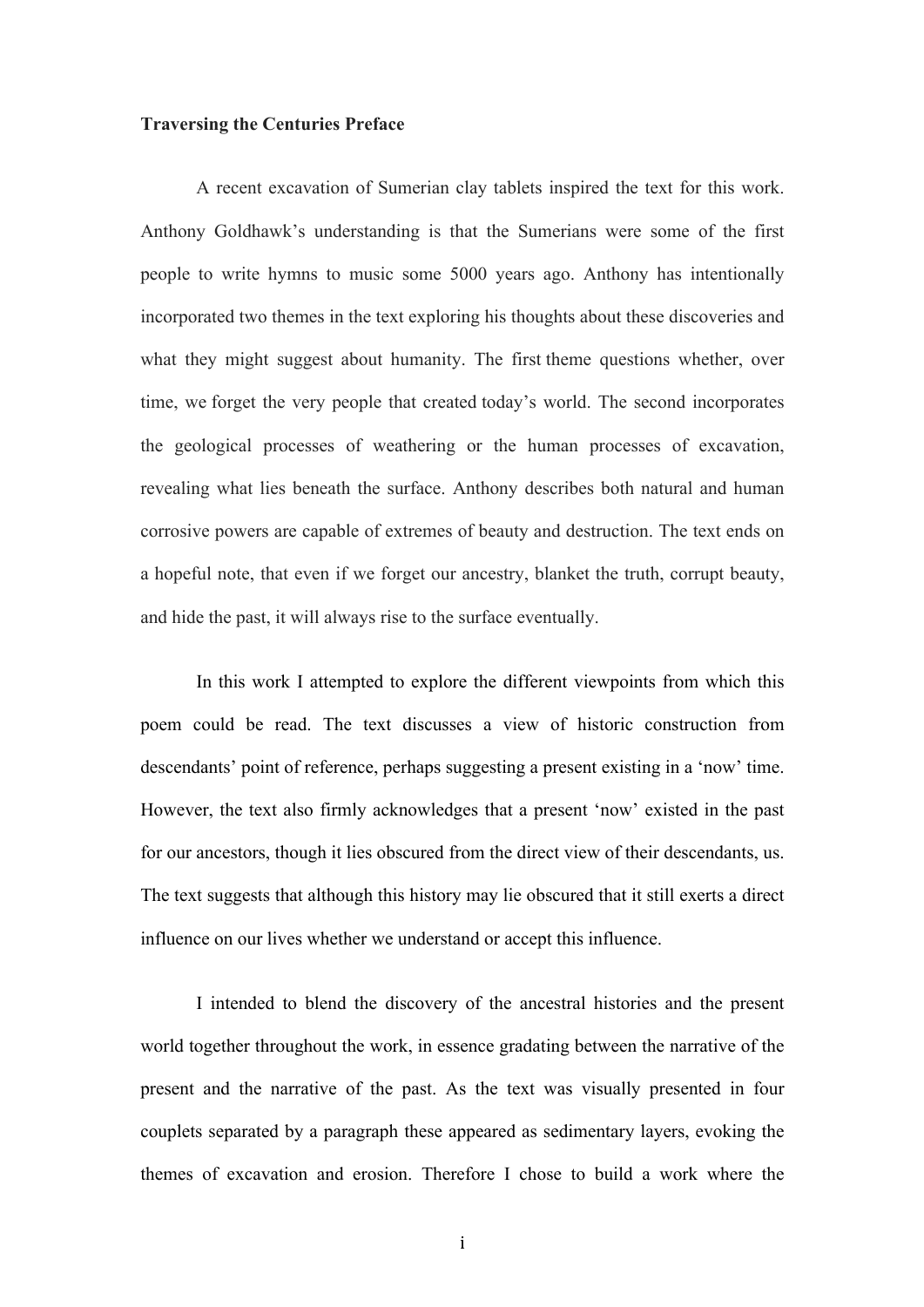musical framework repeated four times. The piece therefore has a varied strophic form and becomes more complex as we move towards the close. Each time this framework was to be repeated more and more music would be discovered 'between' the notes that existed in the previous section. Therefore, the work becomes more complex during the course of the piece and highlights the viewpoint (or narrative) from the present perspective at the opening (with notes obscured from audibility), and the viewpoint from the past perspective at the close (with all of the notes fully excavated). In other words, the detail of the piece is therefore excavated or eroded to the surface much like the poem suggests. A musical motif I intended to bring out was an accelerating crescendo which in this piece trills, mostly, on the interval of a third and is cross threaded and layered in the piano lines, also occasionally in the vocal line, throughout the piece. Further to adding more pitches and augmenting gestures in the musical lines, another technique was used in the vocal line where I augmented the syllables into sub-syllabic components. For example the single syllabled word 'flesh' becomes a two-syllabled word 'fle-sh' in the music.

I found great reward in writing the vocal line for *Traversing the Centuries*. Exploring the pure aspects, or rather constituents, of a single word brought about a discovery of more ways in which I could stretch and pressure particular sounds to enhance the narrative of the text. For example, the final word in the vocal part suggests a ghostly whisper from the ancestors spoken directly through the final subsyllable of the narratively present singer.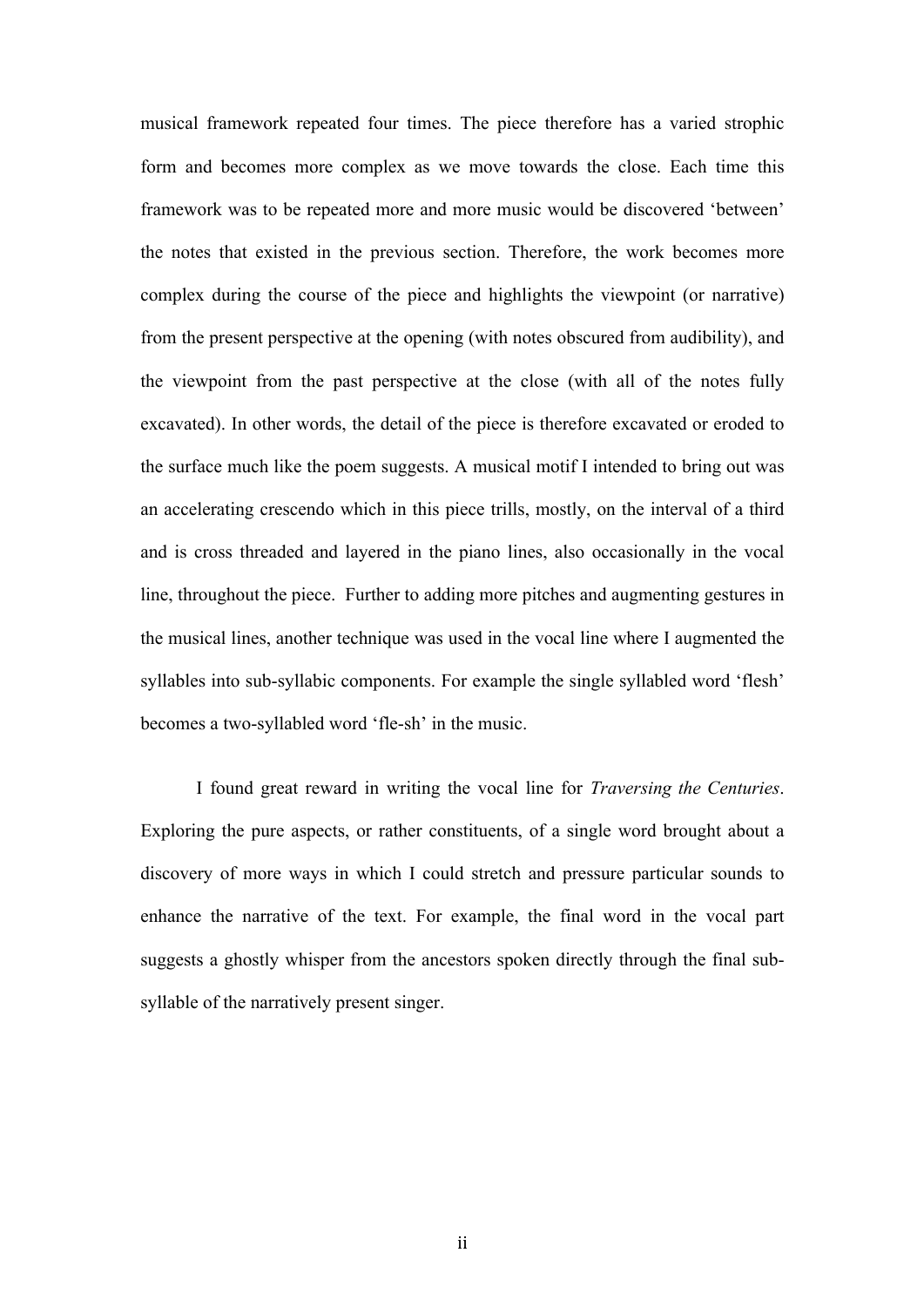## Traversing the Centuries by Anthony Goldhawk

The Ancients remain as the centuries pass The Sumerian symbols engraved in our hearts

Fresh fallen powder alights the night sky Souls whisper in the darkness never saying goodbye

Engulfing the clay the elements corrode It begins with the skin, then the flesh, then the bone

Fresh fallen powder alights the night sky But Souls whisper in the darkness, never saying goodbye

- § indicated vowel shape to change gradually through note (b. 124, b.125 etc.)
- $\pm$  note to be sung one quater flat (b. 104)

<sup>\* -</sup> gracenote to be sung on the beat (b. 93)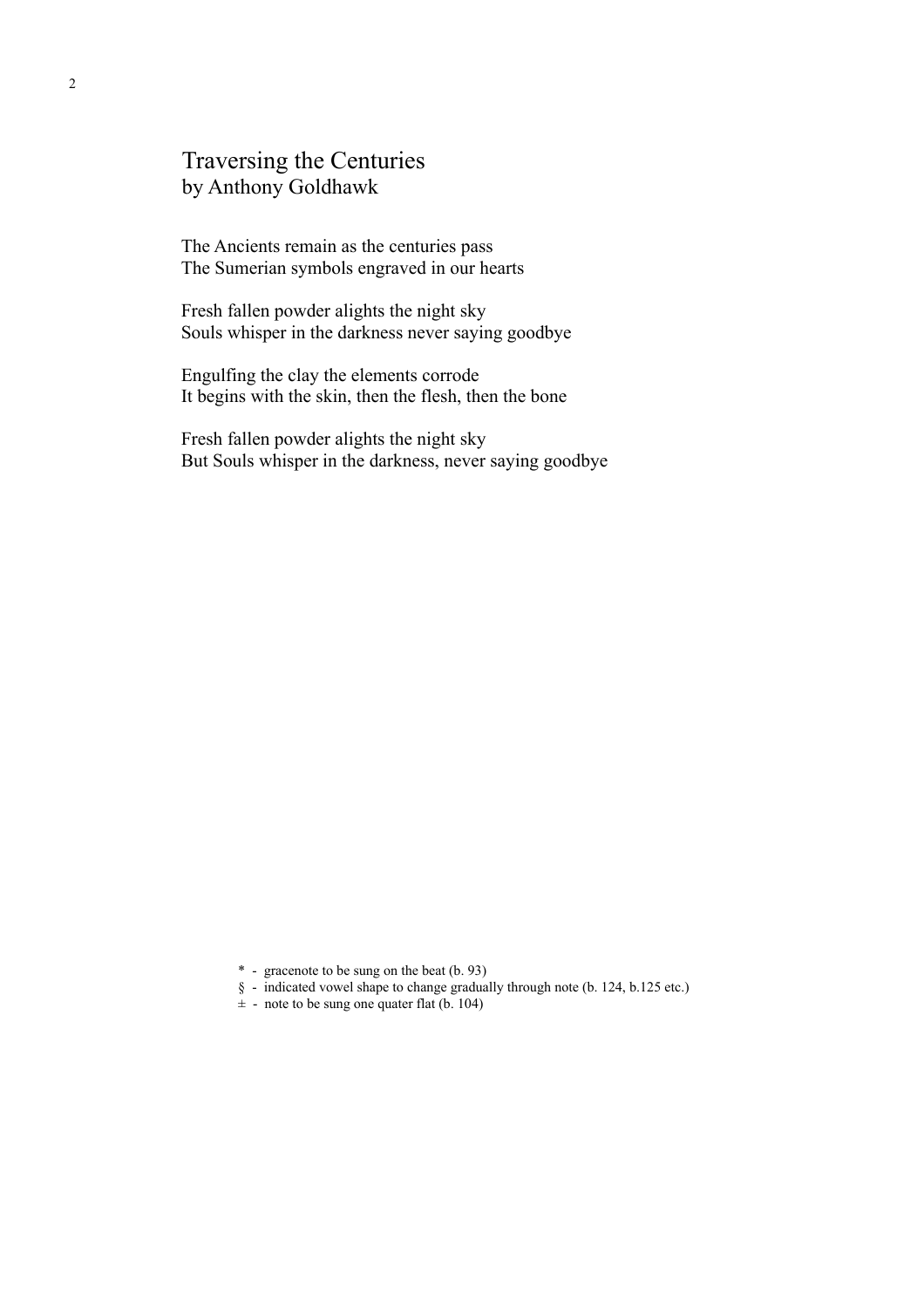Dedicated to Sian Thomas

## Traversing the Centuries

For Soprano and Piano

Text by<br>Anthony Goldhawk

Huw Catchpole-Davies (2010)

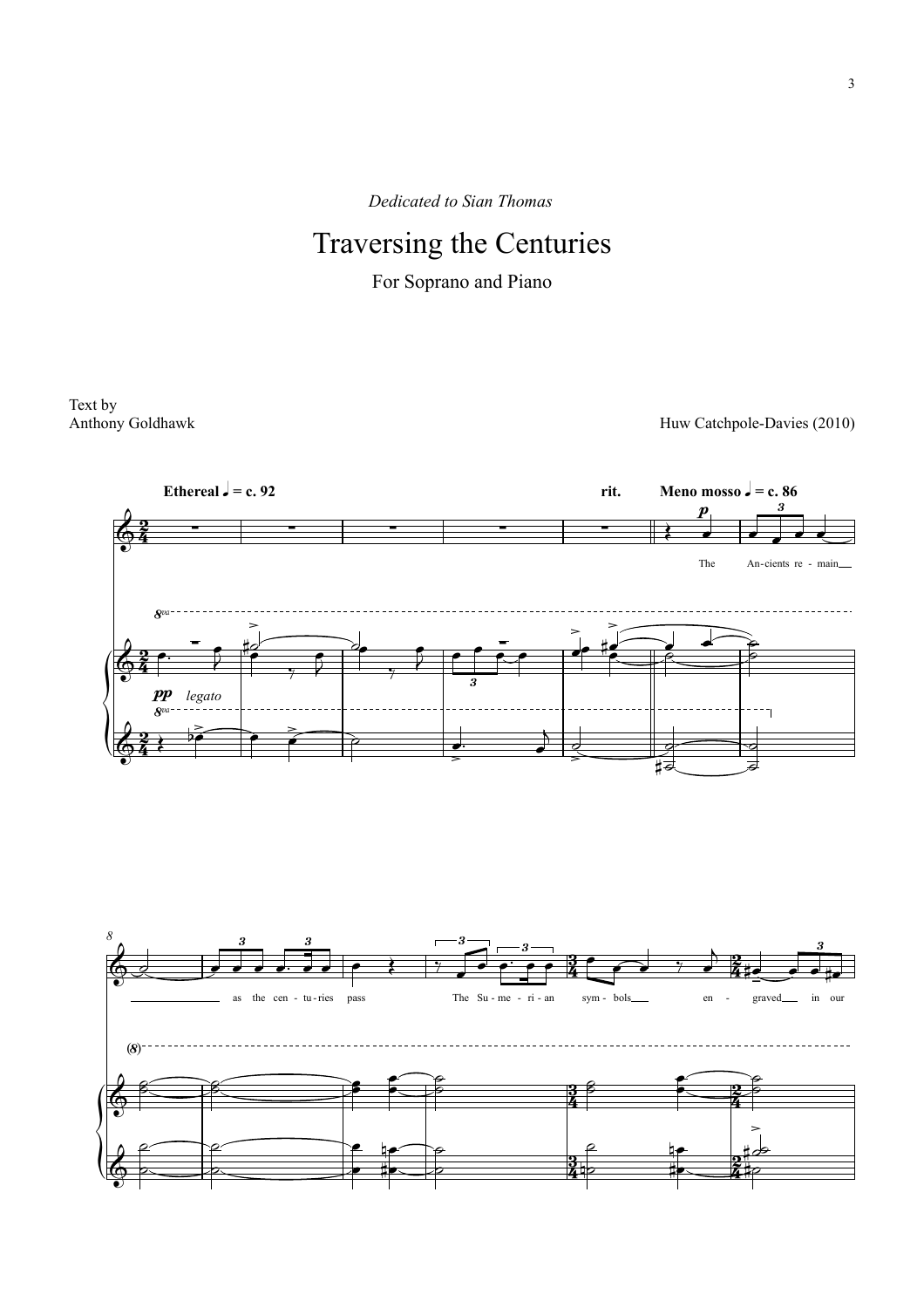



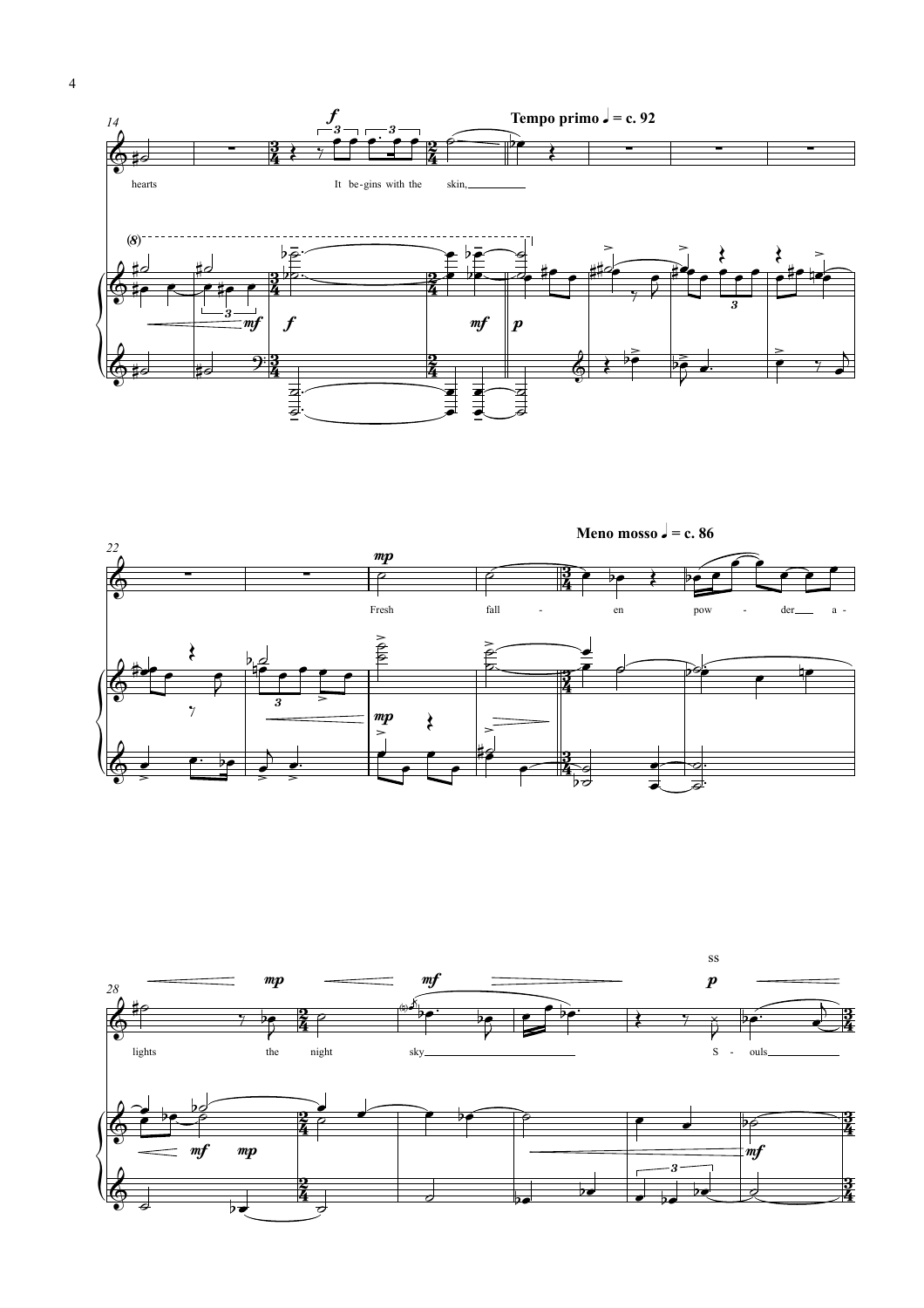





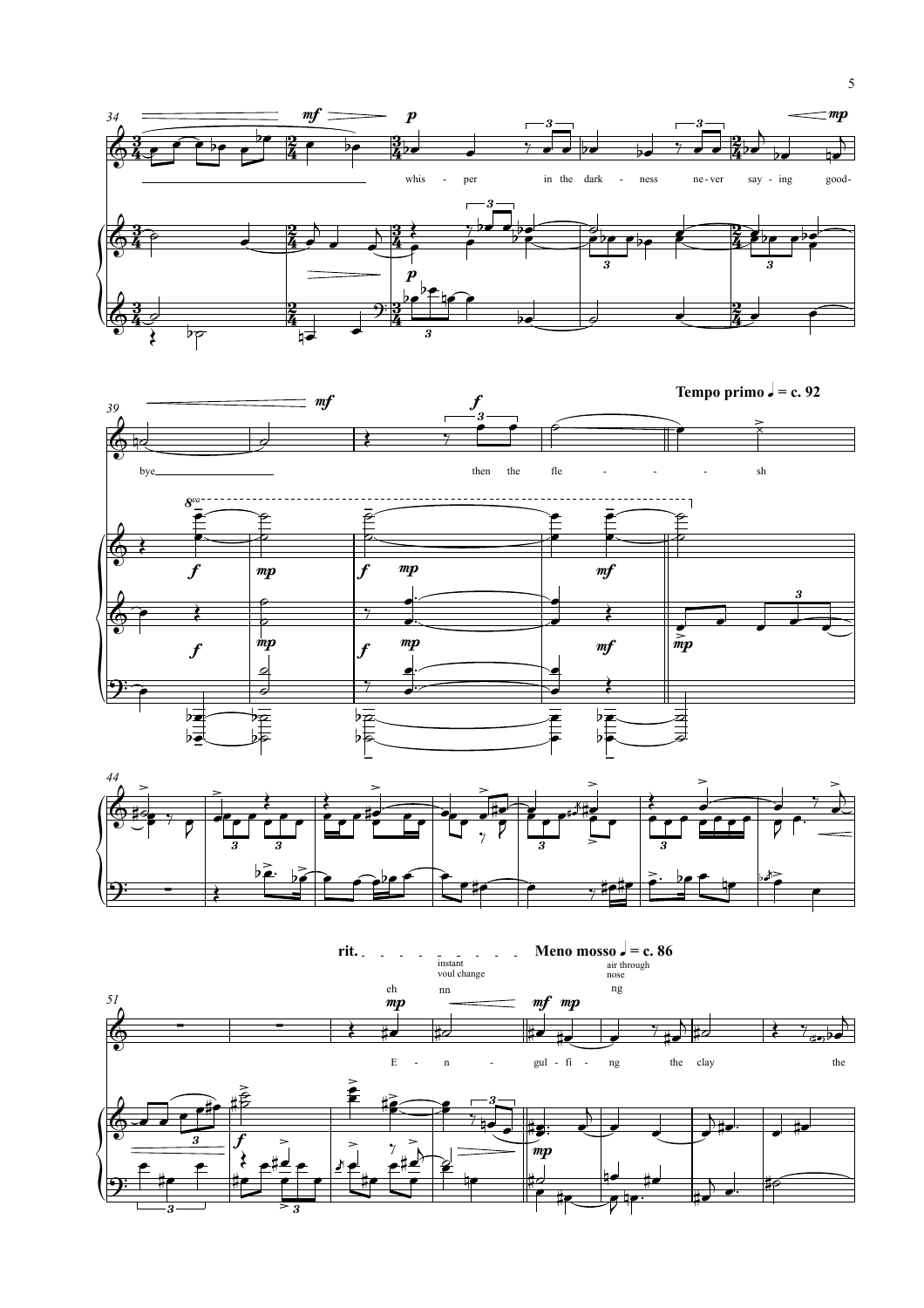





 $\overline{6}$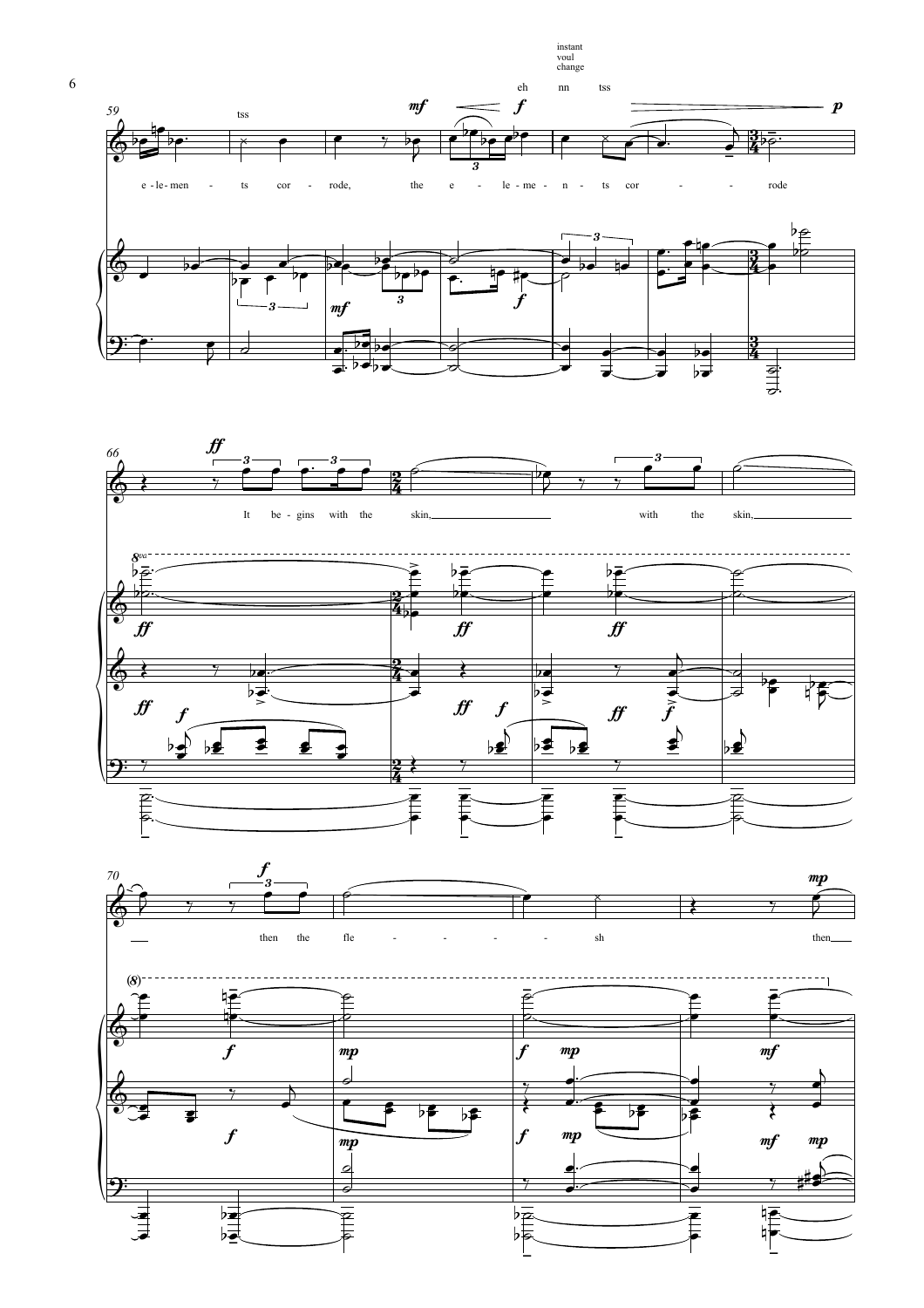





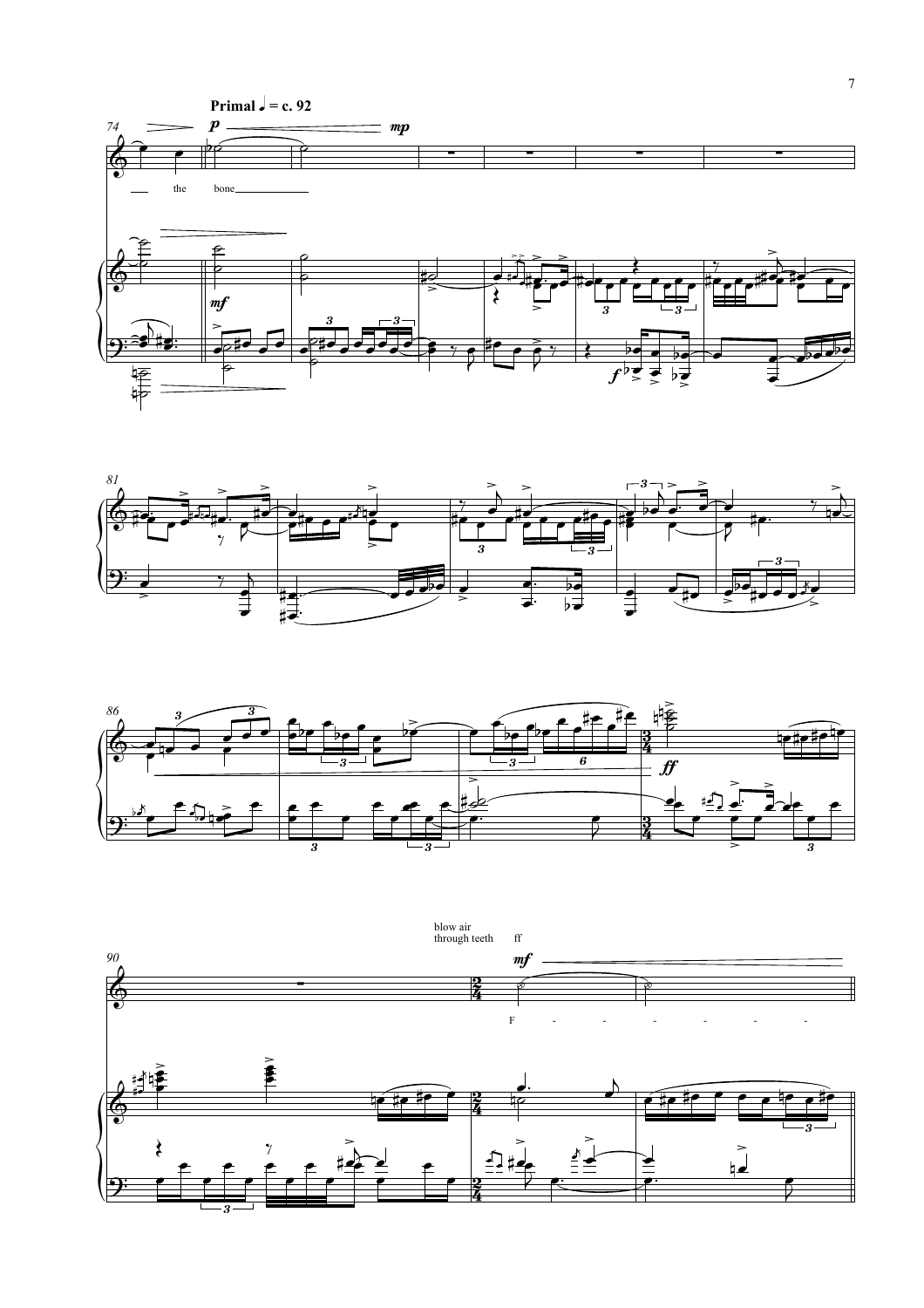







 $\boldsymbol{8}$